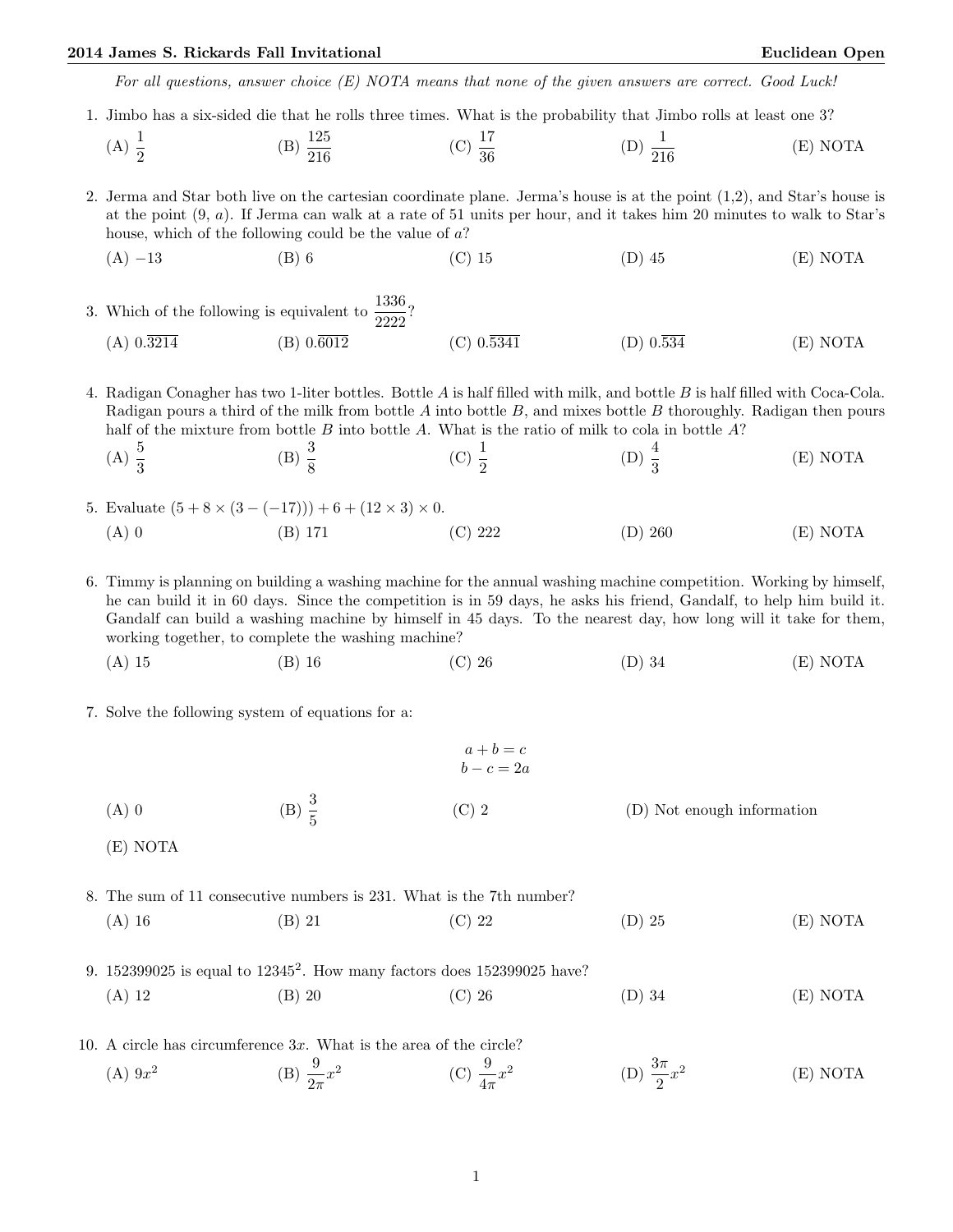- 11. Billy buys 12 solar panels to save electricity, costing 123 dollars each. Before, Billy would pay 41 dollars a month in electricity bills. Now that he uses solar panels, he doesn't have a monthly electricity bill. How many months will it take before the panels pay for themselves?
	- (A) 3 (B) 6 (C) 18 (D) 36 (E) NOTA
- 12. Given

 $x + xy + y = 120$ What is the value of  $(x + 1)(y + 1)$ ?  $(A) 0$  (B) 11 (C) 121 (D) Not enough information

(E) NOTA

13. Bokey and Beta are eating a pizza. Bokey begins by eating  $\frac{1}{3}$  of the pizza. Beta then eats  $\frac{1}{2}$  of the remaining pizza. Bokey then eats  $\frac{1}{3}$  of the remaining pizza. Beta eats  $\frac{1}{2}$  of the remaining pizza. Bokey then finishes the pizza. How much more pizza did Bokey eat than Beta? (A)  $\frac{1}{12}$ (B)  $\frac{1}{9}$ (C)  $\frac{1}{6}$ (D)  $\frac{1}{3}$ (E) NOTA

14.  $f(x) = x^2 + 2x + 12$ . A is a positive integer. Given  $f(A) = 111$ , what is the sum of the digits of A? (A) 2 (B) 7 (C) 8 (D) 9 (E) NOTA

15. Ian is trying to come up with problems for an invitational mathematics competition. He writes the following question:

What is the units digit of  $1337^{1337}$ ?

What is the answer to his question?

- (A) 2 (B) 3 (C) 7 (D) 9 (E) NOTA
- 16. What is the sum of the values of k for which  $f(x) = kx^2 + 3x + 2k$  has only one distinct zero?
	- (A)  $\frac{8}{9}$ (B)  $\frac{22}{3}$ (C) 22 (D) 1 (E) NOTA

17. If we know that if bananas eat peaches, then oranges are not orange, which of the following must also be true? (A) If bananas do not eat peaches, then oranges are not orange.

(B) If oranges are not oranges, then bananas eat peaches.

(C) If bananas do not eat peaches, then oranges are orange.

(D) If oranges are orange, then bananas do not eat peaches.

(E) NOTA

18. The ratio of a sphere's volume to its surface area is 4 : 3. What is the radius of the sphere?

(A)  $\frac{4}{3}$ (B) 4 (C)  $\frac{5}{3}$ (D) 3 (E) NOTA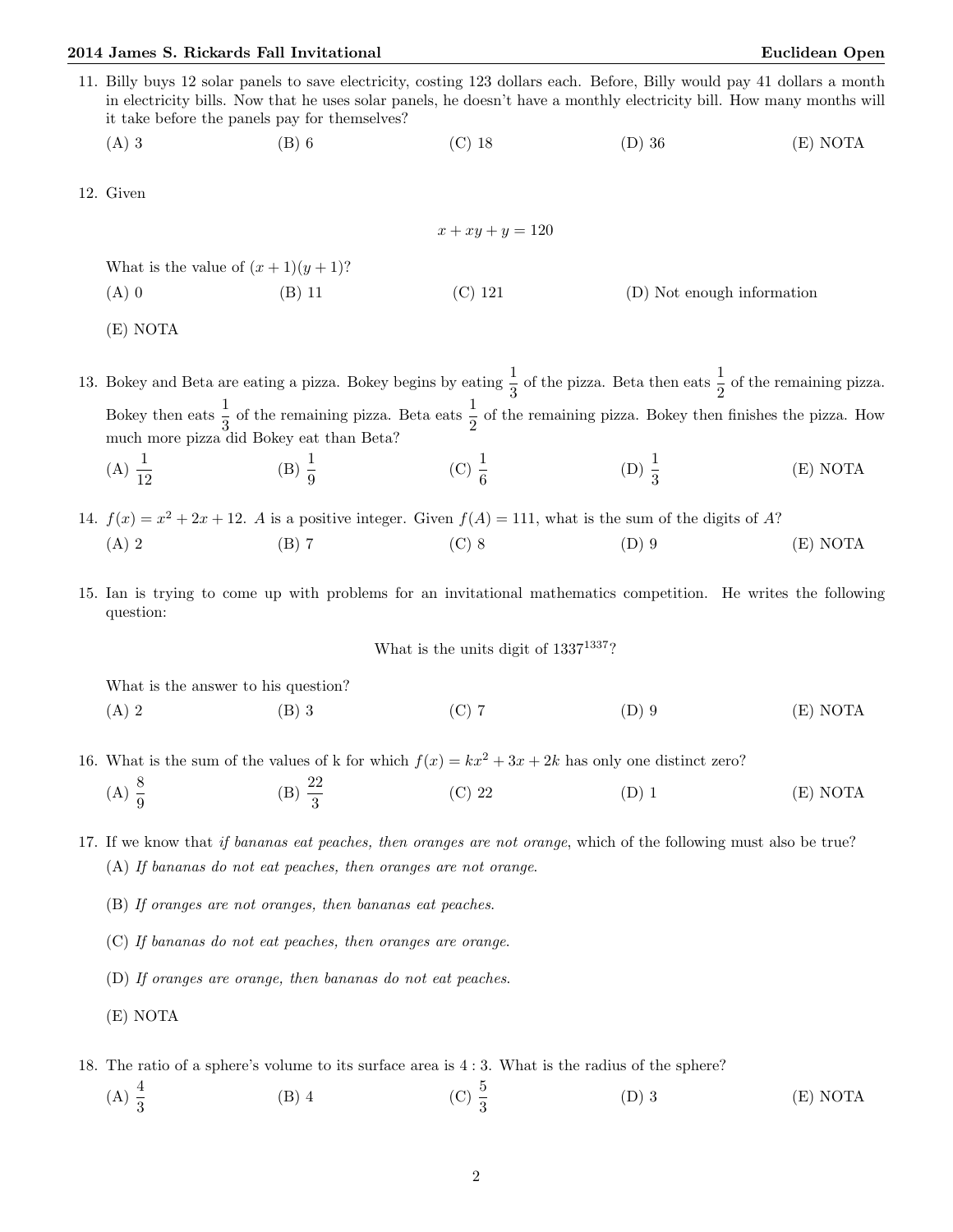19. Bill and Ted are having an excellent adventure on the Cartesian coordinate plane. Bill and Ted are at point (−1, 4). They want to get to the potato at point (12, 21), but need water. There is a river defined by the line  $y = x$ . What is the length of the shortest route that the two can take, going first to the river, then to the potato?

(A) 
$$
\sqrt{458}
$$
 (B)  $2\sqrt{137}$  (C)  $\sqrt{458} + 5\sqrt{2}$  (D)  $\sqrt{367}$  (E) NOTA

- 20. Assume x is directly proportional to y squared and inversely proportional to z cubed. When  $y = 6$  and  $z = 3$ ,  $x = 12$ . What is x when  $z = 6$  and  $y = 2$ ?
	- (A)  $\frac{1}{6}$ (B)  $\frac{5}{12}$ (C) 1 (D) 9 (E) NOTA
- 21. Matt is practicing noscoping by shooting at a target. The target is made up of seven concentric squares. The smallest square, at the center has a side length of 1. The next smallest square has a side length of 3, the next smallest has a side length of 5, and so on in this fashion.



The squares are painted black and white alternatively starting with black for the innermost square.

Because Matt isn't very accurate, he may shoot anywhere in a circle of radius 17, with the same center as the squares, with equal probability of shooting any point in the circle. He does not necessarily have to hit the target.

What is the probability that Matt hits a white part of the target?

 $(A) \frac{97}{169}$ (B)  $\frac{1}{2}$ (C)  $\frac{72}{289\pi}$ (D)  $\frac{97}{169\pi}$ (E) NOTA

22. Simplify  $4^x \times 2^{3x} + 8^x \times 2^{2x}$ .

- (A)  $2^{5x+1}$  (B)  $2^{10x}$  $(C) 2^{8x}$ (D)  $2^{4x-2}$ (E) NOTA
- 23. A sequence is defined as follows: the first term is 1; after that, the nth term is defined as the  $(n-1)$ th term plus n. What is the 30th term?
	- (A) 30 (B) 59 (C) 436 (D) 465 (E) NOTA
- 24. Alfonso's Auto Shop sells cars and motorcycles. All of his cars have 4 wheels and all of his motorcycles have 2 wheels. There are 104 wheels in total on all of the vehicles, and there are 34 vehicles in total. How many motorcycles does Alfonso have?
	- (A) 16 (B) 18 (C) 24 (D) 26 (E) NOTA